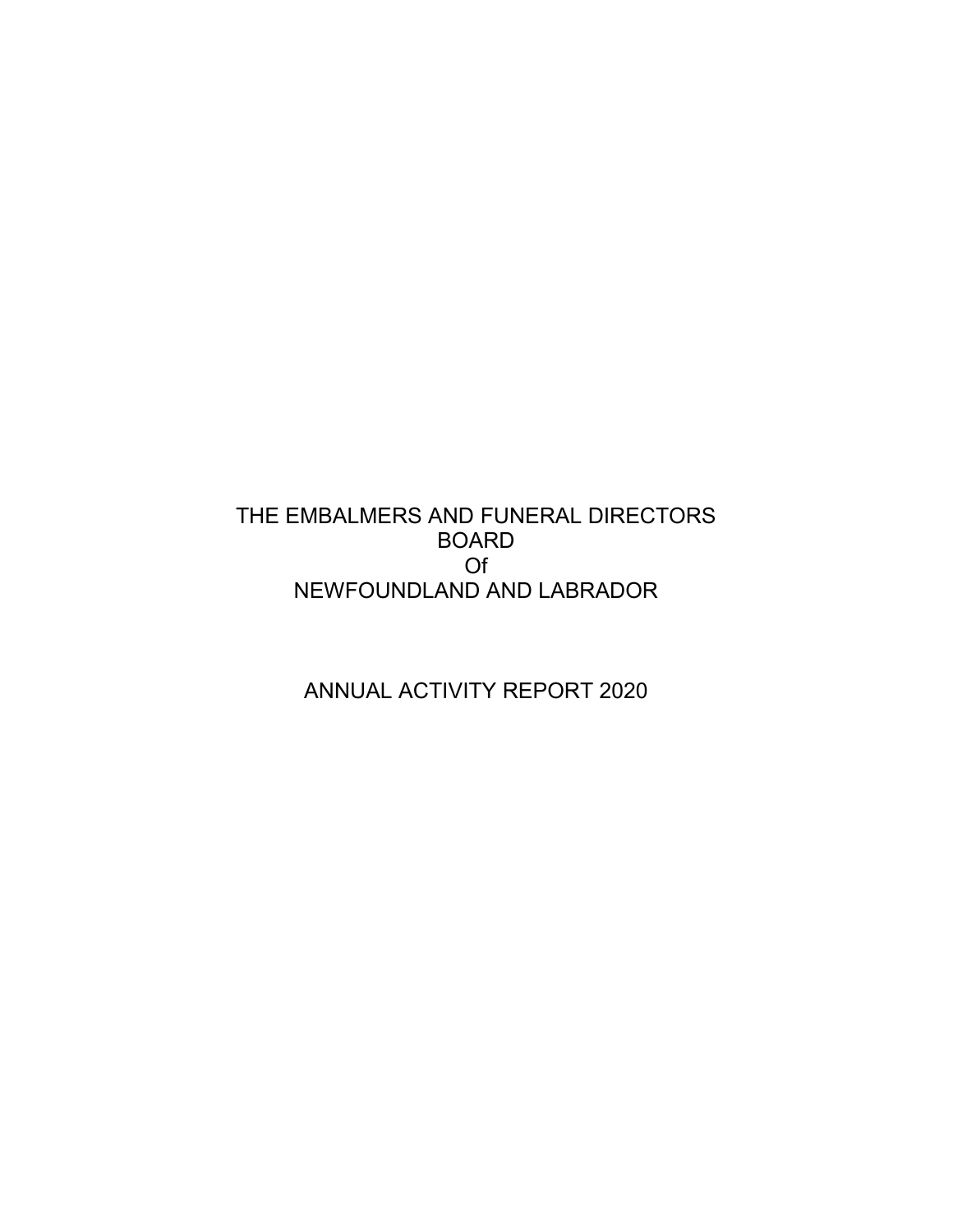## **Contents**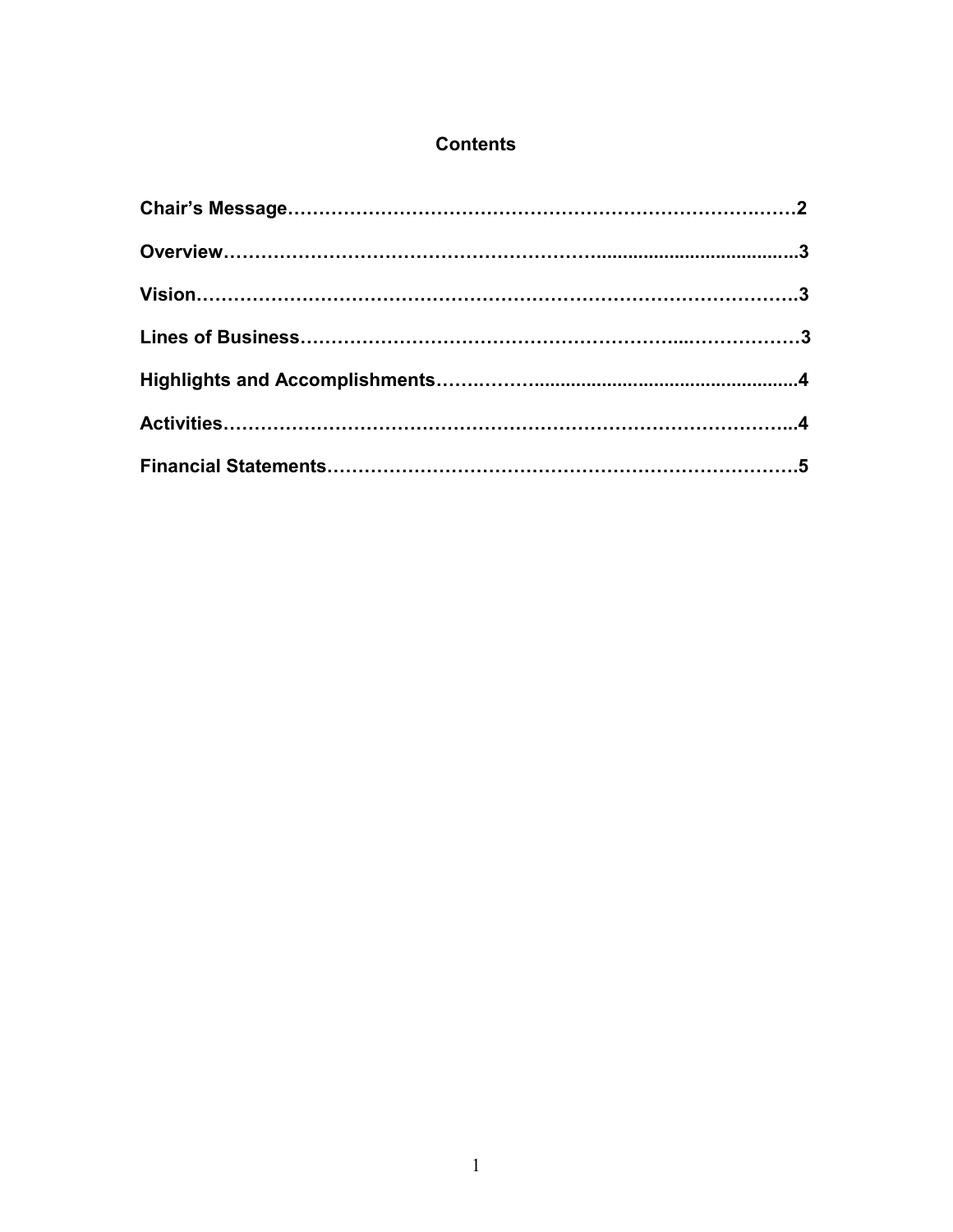#### **Chair's Message**

As Chair of The Embalmers and Funeral Directors Board of Newfoundland and Labrador, I am pleased to submit this Annual Report for the activities of the Board for 2020. The Board is accountable for the preparation of this report and for the results reported.

The Embalmers and Funeral Directors Board's function is to license and permit embalmers and funeral directors in the province, and comprises seven members; four elected from within the industry and three appointed by government. Further, the Board is responsible for prescribing training and educational requirements for licensure, providing and holding examinations as well as the suspension or revocation of licenses.

With the proclamation of a new Act and regulations for embalmers and funeral directors on January 1, 2010, the Board has assumed responsibility as a selfregulating occupation.

Sincerely,

New Seepter Scammar

Nova Lee Hill-Scammell **Chair**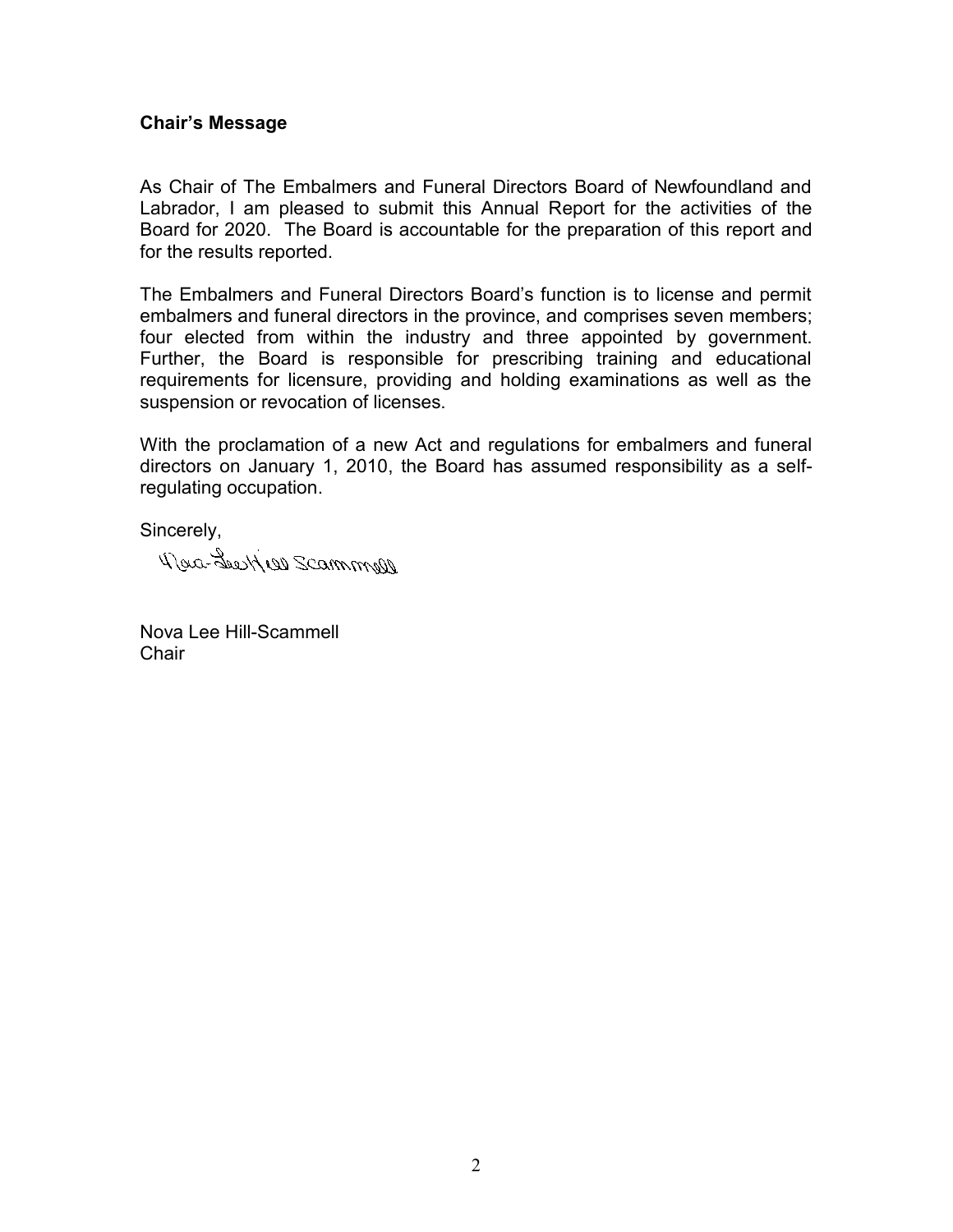#### **Overview**

The Board is established under Section 3 of the *Embalmers and Funeral Directors Act* with responsibility of establishing licensing requirements, reviewing applications for licenses, disciplinary action as well as the continuing education of licensees. The Board comprises seven persons (four elected and three appointees): two embalmers, two funeral home directors and three other persons who are not embalmers or funeral home directors. The Board is required to elect a Chairperson, Vice-Chairperson, and a Registrar from its members. Members are appointed to a three year term and are eligible for re-appointment, but cannot serve for a continuous period exceeding nine years.

The following people served on the Embalmers and Funeral Directors Board for 2020: Nova Lee Hill-Scammell-Chairperson, Connie White-Vice Chairperson, John Anderson Jr., Donald Green, Lydia Dutton, Terry Hutchings and Deputy Registrar-Pleman Menchenton and the position of Administrator/Registrar is held by Bert Twyne.

In the fiscal year of 2020, the Embalmers and Funeral Directors Board had revenues of \$71,140 and expenditures of \$64,545, as indicated in the unaudited financial statements, resulting in a surplus of \$6,594. Due to COVID-19 restrictions, expenses for travel have decreased dramatically as meetings and inspections have taken place virtually. Although in the future, we may continue to do some inspections virtually, it will be important to do many in-person, which will result in increased expenditures. The Board has chosen, however, not to raise fees for licencing for 2021.

#### **Vision**

Quality and ethical embalmer and funeral services offered to the citizens of Newfoundland and Labrador.

### **Lines of Business**

The Embalmers and Funeral Directors Board has three lines of business, including establishing licencing requirements and reviewing applications and issuing licences to embalmers, funeral directors and funeral homes; establishing educational standards and overseeing the continuing education of licensees; and taking disciplinary action.

In 2020, the Embalmers and Funeral Directors Board licensed 117 directors/embalmers, 65 funeral directors and 87 funeral homes.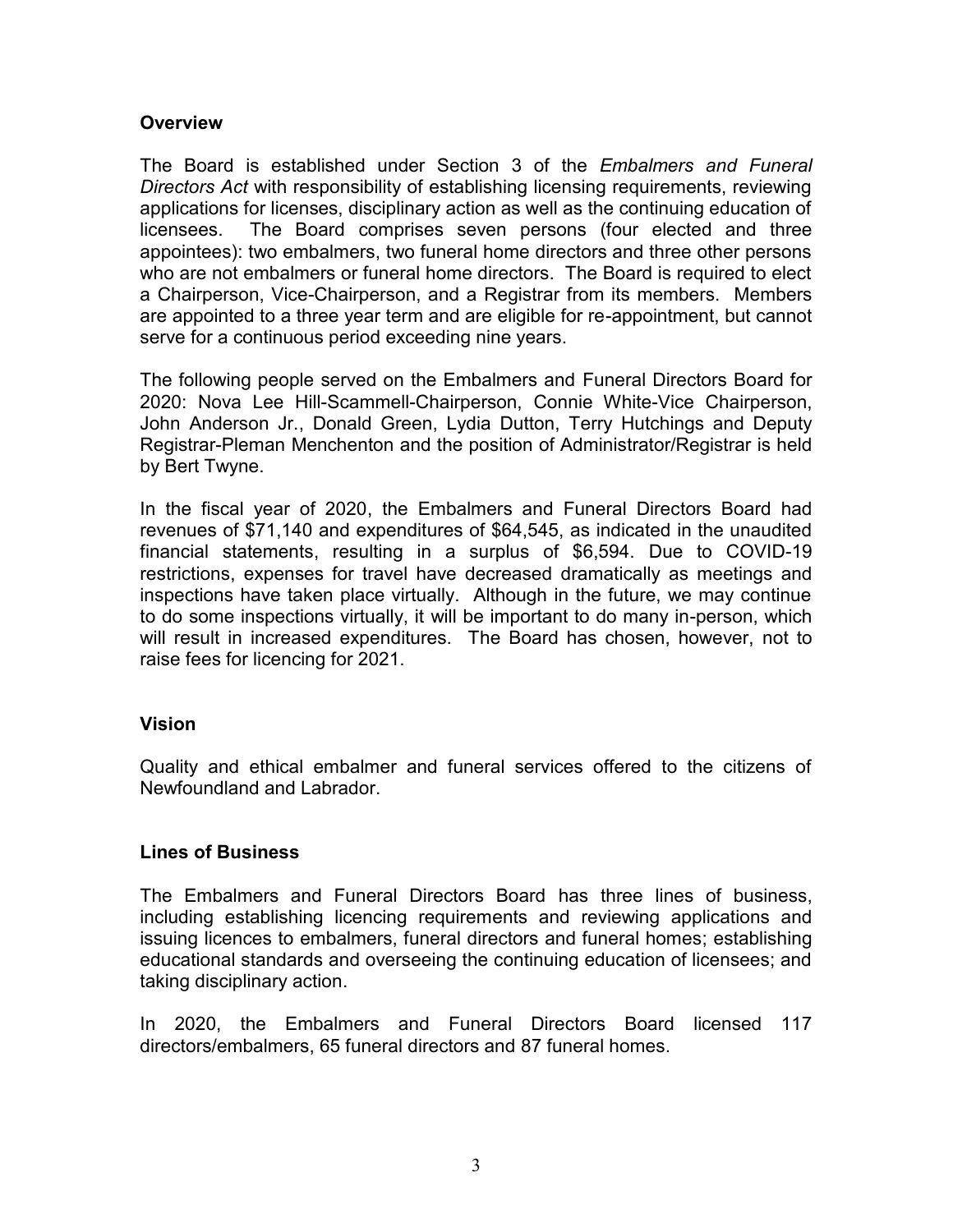#### **Highlights and Accomplishments**

Due to COVID-19 restrictions, none of our members attended in-person conferences this year. However, the Funeral Services of Canada Conference was conducted virtually and was attended by our chairperson. The Administrator attended a virtual graduation for the Canadian School of Funeral Services.

Board elections went ahead in early 2020. We acknowledge Brent Abbott and Paul Hoskins for their service to the Board and welcome new members, Connie White and John Anderson Jr.

#### **Activities**

In the fiscal year 2020, the Board met virtually two times, focusing on policy, continuing education and improvements to the provincial exams, both practical and written. The Education Committee, Complaints/Disciplinary Committee, and the Governance Committee were all actively pursuing improvements again this year.

The position of Inspector continued to work very well. One hundred per cent of the funeral homes in the province have been inspected. The Board's mandate to the Inspector was to have all funeral homes in the province inspected in a two year period. We were well ahead of that goal. Various deficiencies were identified, from health and safety issues to facility delinquencies. All have been resolved through co-operation of the industry members and the inspector. The inspector has also been beneficial to the Board in assisting with development of policies and suggestions for changes to the legislation.

The Board continues to be in discussion with government departments relative to legislation that will reflect the changing needs of our industry as we move forward. This is an important issue as the need for new legislation, including cremation legislation, has increased substantially over the last year.

The Board is responsible for establishing criteria for licenses; hearing complaints against members; disciplining, if deemed appropriate; and establishing criteria for the continuing education of licensees. In 2020, the Board received two complaints. One was resolved by the Registrar and one complaint that was ongoing last year was turned over to the Complaints Authorization Committee. The complaint was determined to not be worthy of sanction.

In 2020, the Board received three new applications for Funeral Directors Licences and two new applications for Embalmers Licences along with two new registrations for Apprenticeship. It licensed 117 directors/embalmers, 65 funeral directors and 87 funeral homes.